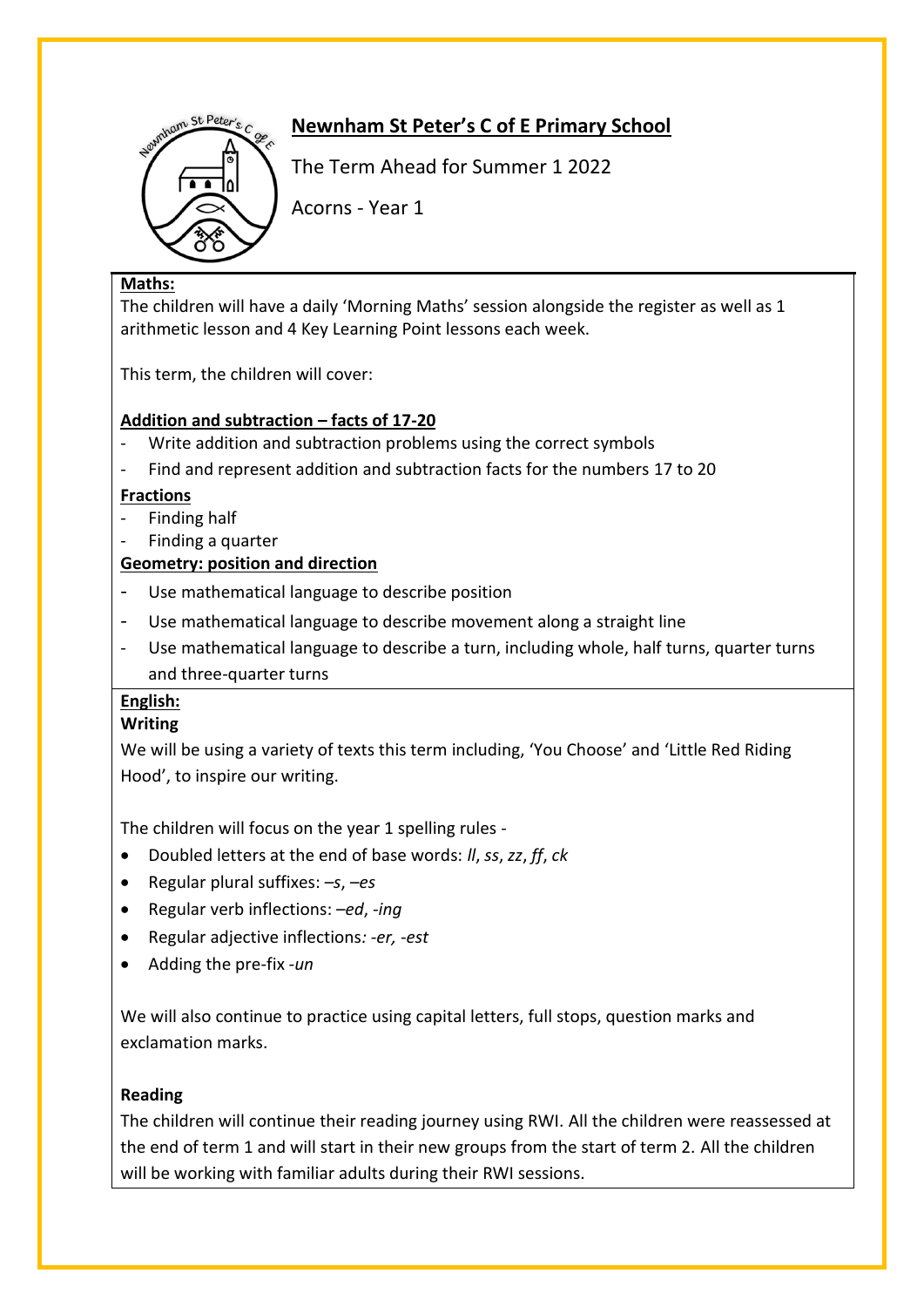The reading record that is in your child's book bag is for you to record the reading you are doing at home. Please write a comment to let us know how your child is getting on with the books.

Please remember the reading books sent home should be read **at least** 3 times -

- 1<sup>st</sup> read – decoding

- 2<sup>nd</sup> read – fluency

- 3<sup>rd</sup> read – comprehension

Please ensure you are reading other books/comics with your children to give them a broad experience of different genres and stories. You can record these in your child's reading record as well. Reading books will continue to be changed on your child 'book changing day'.

#### **Science:**

#### **I wonder how I will know what season it is?**

The children will be –

- Observing changes across Sprin and Summer
- Observing and describing the weather associated with the seasons and how day length varies
- Working scientifically observing change over time
- Learning how animals adapt to survive in different temperatures

### **I wonder how many animals there are in the world?**

- Identify and name a variety of common animals including fish, amphibians, reptiles, birds and mammals
- Identify and name a variety of common animals that are carnivores, herbivores and omnivores
- Describe and compare the structure of a variety of common animals (fish, amphibians, reptiles, birds and mammals, including pets)
- Identify, name, draw and label the basic parts of the human body and say which part of the body is associated with each sense.

#### **RE**

### **What do Christians Believe God is like?**

- Identify what a parable is.
- Tell the story of the Lost Son from the Bible and recognise a link with the concept of God as a forgiving Father.
- Give clear, simple accounts of what the story means to Christians.
- Give at least two examples of a way in which Christians show their belief in God as loving and forgiving; for example, by saying sorry; by seeing God as welcoming them back; by forgiving others.
- Give an example of how Christians put their beliefs into practice in worship; by saying sorry to God, for example.
- Think, talk and ask questions about whether they can learn anything from the story for themselves, exploring different ideas.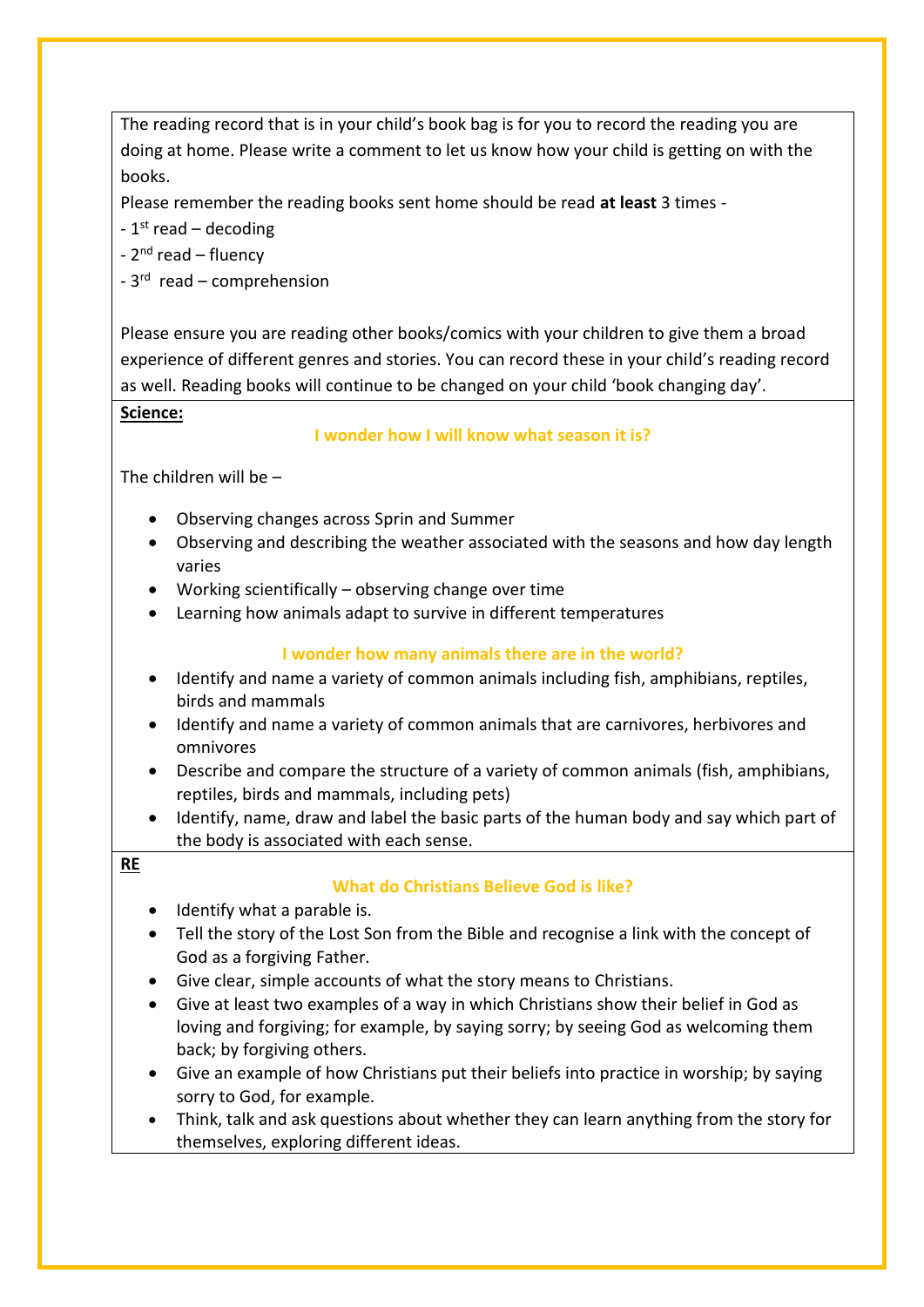#### **PSHE:**

#### **Living in the wider world – Internet safety – How do I stay safe online?**

• To use technology safely and respectfully, keeping personal information private; identify where to go for help and support when they have concerns about content or contact on the internet or other online technologies.

### **Art:**

#### **The Great Fire of London – inspired by David Best**

- to use drawing, painting and sculpture to develop and share their ideas, experiences and imagination
- to develop a wide range of art and design techniques in using colour, pattern, texture, line, shape, form and space
- to learn about the work of a range of artists
- to learn about primary and secondary colours
- to learn about tinting and shading

#### **History**

#### **I wonder how the Great Fire of London started?**

- What has changed in London since 1666?
- How was London different in the past?
- How did the Great Fire start?
- Why did it take so long for the fire to be put out?
- Who is Samuel Pepys?

#### **Geography**

#### **Why is London our capital city?**

- What do we know about the geography of our capital city, London?
- Where is London?
- What landmarks are there in London?
- What are the points of a compass?
- What are the geographical features in London?
- What is the weather like in London?
- How can I use a map to help plan a trip to London?

#### **Music:**

### **I wonder what the difference is between pulse and rhythm?**

- Learn the difference between pulse and rhythm
- Listen with concentration and understanding to a range of high quality live and recorded music
- Use their voices expressively and creatively by singing songs and speaking chants and rhymes
- Play untuned instruments musically
- Create sounds using the interrelated dimensions of music (rhythm)